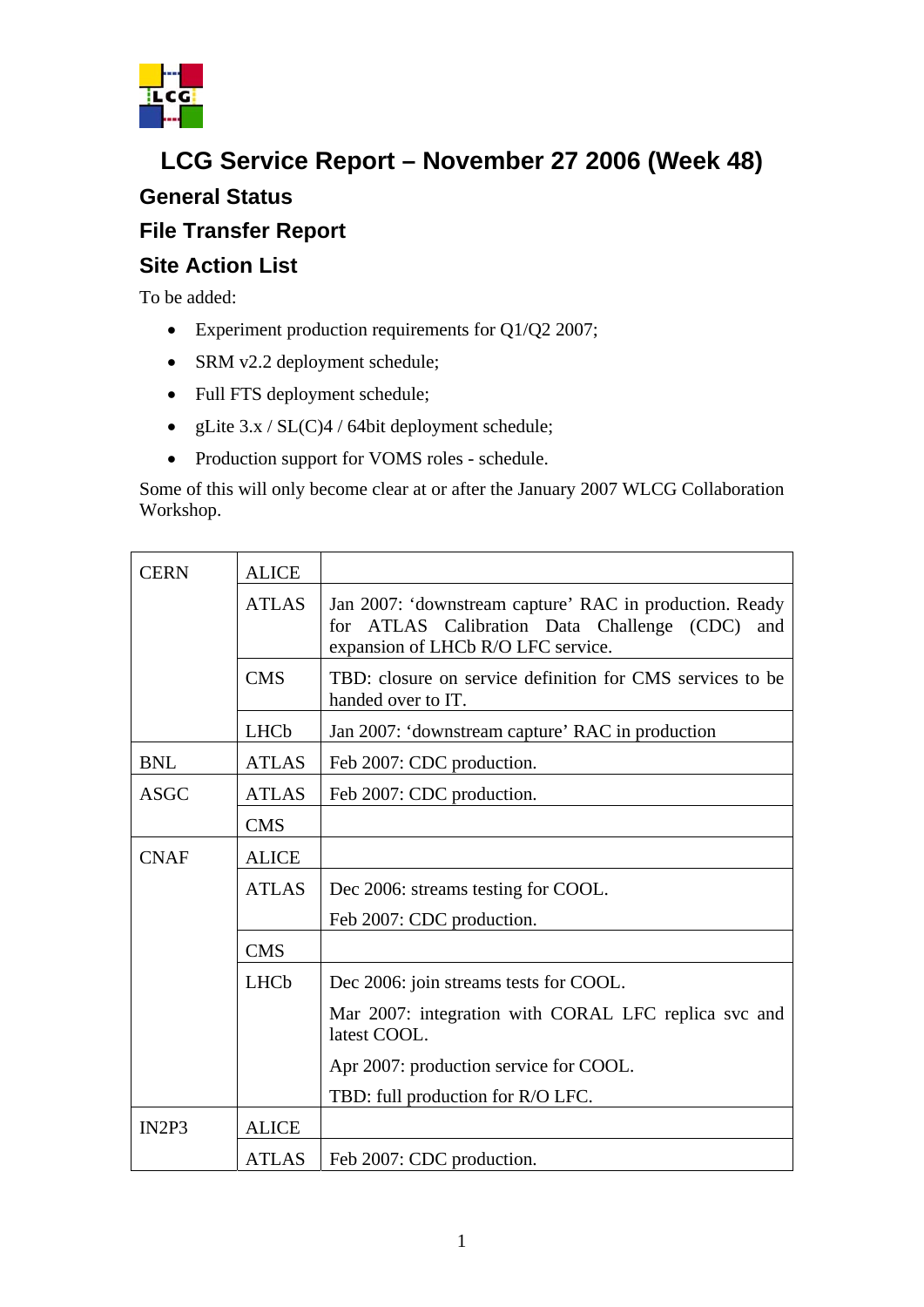

|             | <b>CMS</b>   |                                                                      |
|-------------|--------------|----------------------------------------------------------------------|
|             | <b>LHCb</b>  | Mar 2007: integration with CORAL LFC replica svc and<br>latest COOL. |
|             |              | Apr 2007: production service for COOL.                               |
|             |              | TBD: join streams replication for LFC.                               |
|             |              | TBD: full production for R/O LFC.                                    |
| <b>FZK</b>  | <b>ALICE</b> |                                                                      |
|             | <b>ATLAS</b> | Feb 2007: CDC production.                                            |
|             | <b>CMS</b>   |                                                                      |
|             | LHCb         | TBD: join streams replication for LFC.                               |
|             |              | TBD: full production for R/O LFC.                                    |
| <b>PIC</b>  | <b>ATLAS</b> |                                                                      |
|             | <b>CMS</b>   |                                                                      |
|             | <b>LHCb</b>  | Mar 2007: join streams tests for COOL.                               |
|             |              | Mar 2007: integration with CORAL LFC replica svc and<br>latest COOL. |
|             |              | Apr 2007: production service for COOL.                               |
|             |              | TBD: join streams replication for LFC.                               |
|             |              | TBD: full production for R/O LFC.                                    |
| <b>RAL</b>  | <b>ALICE</b> |                                                                      |
|             | <b>ATLAS</b> | Feb 2007: CDC production.                                            |
|             | <b>CMS</b>   |                                                                      |
|             | LHCb         | Mar 2007: integration with CORAL LFC replica svc and<br>latest COOL. |
|             |              | Apr 2007: production service for COOL.                               |
|             |              | TBD: join streams replication for LFC.                               |
|             |              | TBD: full production for R/O LFC.                                    |
| <b>SARA</b> | <b>ALICE</b> |                                                                      |
|             | <b>ATLAS</b> |                                                                      |
|             | <b>LHCb</b>  | Jan 2007: join streams tests for COOL.                               |
|             |              | Mar 2007: integration with CORAL LFC replica svc and<br>latest COOL. |
|             |              | Apr 2007: production service for COOL.                               |
|             |              | TBD: join streams replication for LFC.                               |
|             |              | TBD: full production for R/O LFC.                                    |